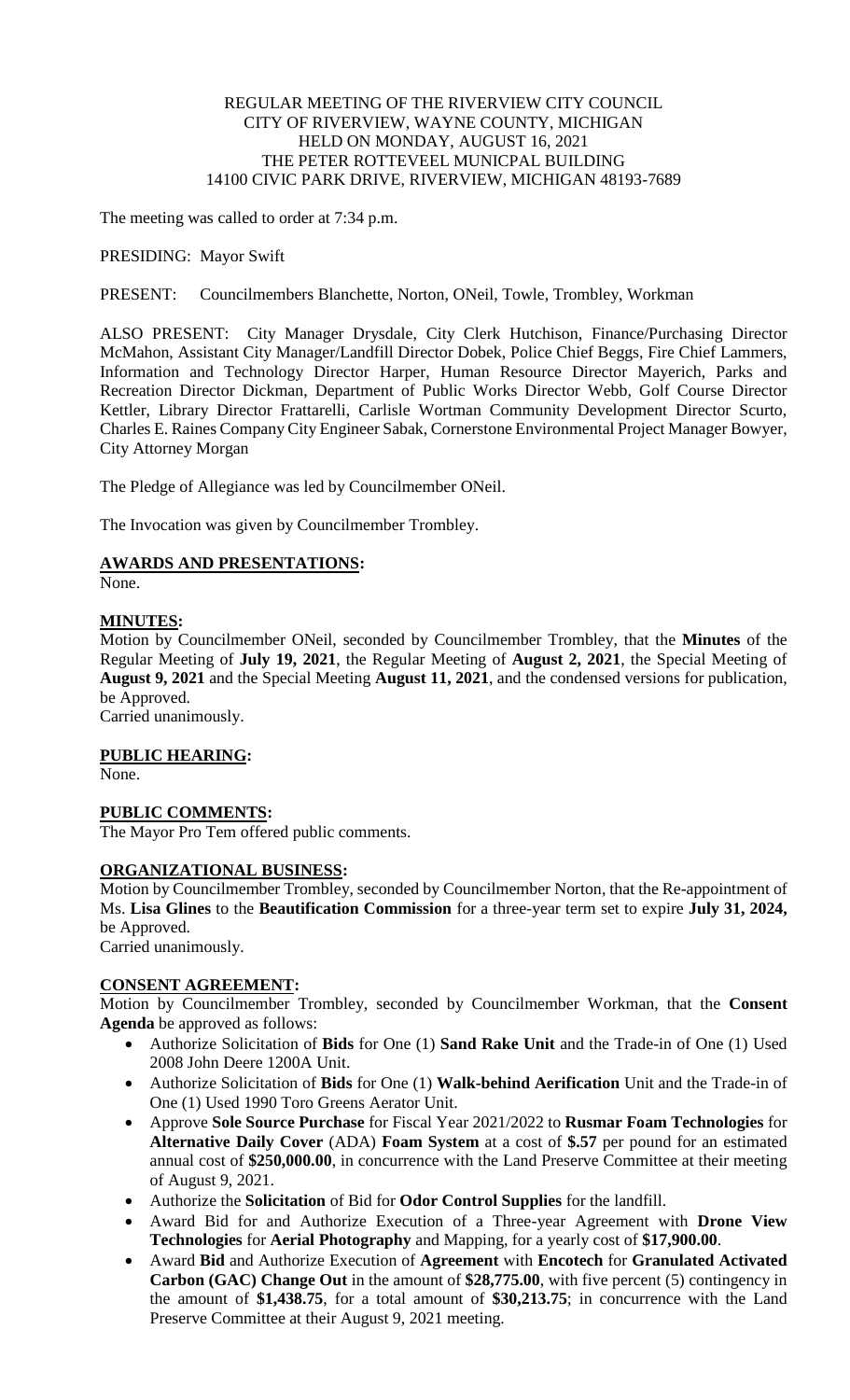- Approve Bid and Execute **Agreements** for **Heavy Equipment Rental** with **Alta Equipment** Company; **Michigan Cat**; **AIS Construction Equipment**; **Carleton Equipment Company** and **Bell Equipment Company**; subject to future budget appropriations and in concurrence with the Land Preserve Committee at their meeting of August 9, 2021.
- Approve Budget Amendment as follows:

| .                           |                       |               |                  |              |
|-----------------------------|-----------------------|---------------|------------------|--------------|
|                             |                       | Current       | Amended          | Amendment or |
| Description                 | <b>Account Number</b> | Appropriation | Appropriation    | Change       |
| 2020/21 Library             |                       |               |                  |              |
| Central Library Service     | 271-790-826.000       | 55,000.00     | $75,000.00$   \$ | 20,000.00    |
| <b>Operating Supplies</b>   | 271-790-740.000       | 3.500.00      | $51,500.00$   \$ | 48,000.00    |
| <b>Computer Equipment</b>   | 271-790-990.000       | 3,000.00      | $5,000.00$   \$  | 2,000.00     |
| <b>Building Maintenance</b> | 271-790-761.000       | 2,500.00      | $5,500.00$ \ \$  | 3,000.00     |

JUSTIFICATION: To increase the central library service line item to add new collections of items, including books and DVDs, the operating supplies line item for furniture in the youth and adult areas, the computer equipment line item for I-pads for the youth area, and the building maintenance line item for a new emergency exit door. This amendment was approved by the Library Commission at their July 27, 2021 meeting.

# **RESOLUTIONS:**

A.

Motion by Councilmember Workman, seconded by Councilmember ONeil, that Resolution No. 21-18, regarding the **Establishment** of the **Water, Sewer** and **Sewer Debt Rates** and **Meter Charges** for the Period Beginning **September 1, 2021**, be Adopted as follows:

## RESOLUTION NO. 21-18 ESTABLISHING FEES FOR WATER AND SEWER RATES AND METER CHARGES AS FEES TO BE ESTABLISHED BY CITY COUNCIL RESOLUTION

- WHEREAS, the City Council desires to establish Water and Sewer Rates and Meter Charges as fees to be established by city council resolution to be implemented for the City of Riverview;
- WHEREAS, the respective Department Heads have proposed the fees;
- WHEREAS, the City Council determines the proposed Fees to be required to meet the operational and capital needs for the effected Riverview Departments; and
- WHEREAS, Section 26-13 of the Riverview City Charter provides for the City Council to establish the listed Fees by City Council Resolution.

NOW, THEREFORE, BE IT RESOLVED BY THE CITY COUNCIL OF THE CITY OF RIVERVIEW, MICHIGAN, AS FOLLOWS:

The City Council hereby approves the proposed Fee Schedule as follows:

Water and sewer rates and meter charges.

Prior rates for periods through August 31, 2021 remain in effect.

- a) *Water rates.* The rates and charges to be collected from consumers of water shall be such as specified in the following schedule. Water rate per thousand gallons delivered to the consumer shall be based on 1,000 gallons per each metering period effective September 1, 2021 shall be: (1) For customers billed monthly:
	- a. For the first 4,000,000 gallons per monthly billing cycle, the rate shall be \$8.31 per thousand gallons.
	- b. For any amount in excess of the first 4,000,000 gallons per monthly billing cycle, the rate shall be \$4.15 per thousand gallons.
	- (2) For customers billed quarterly:
		- a. For the first 12,000,000 gallons per quarterly billing cycle, the rate shall be \$8.31 per thousand gallons.
		- b. For any amount in excess of the first 12,000,000 gallons per quarterly billing cycle, the rate shall be \$4.15 per thousand gallons.
- b) *Water meter service charges.* The fees required by section 70-35 shall be as follows: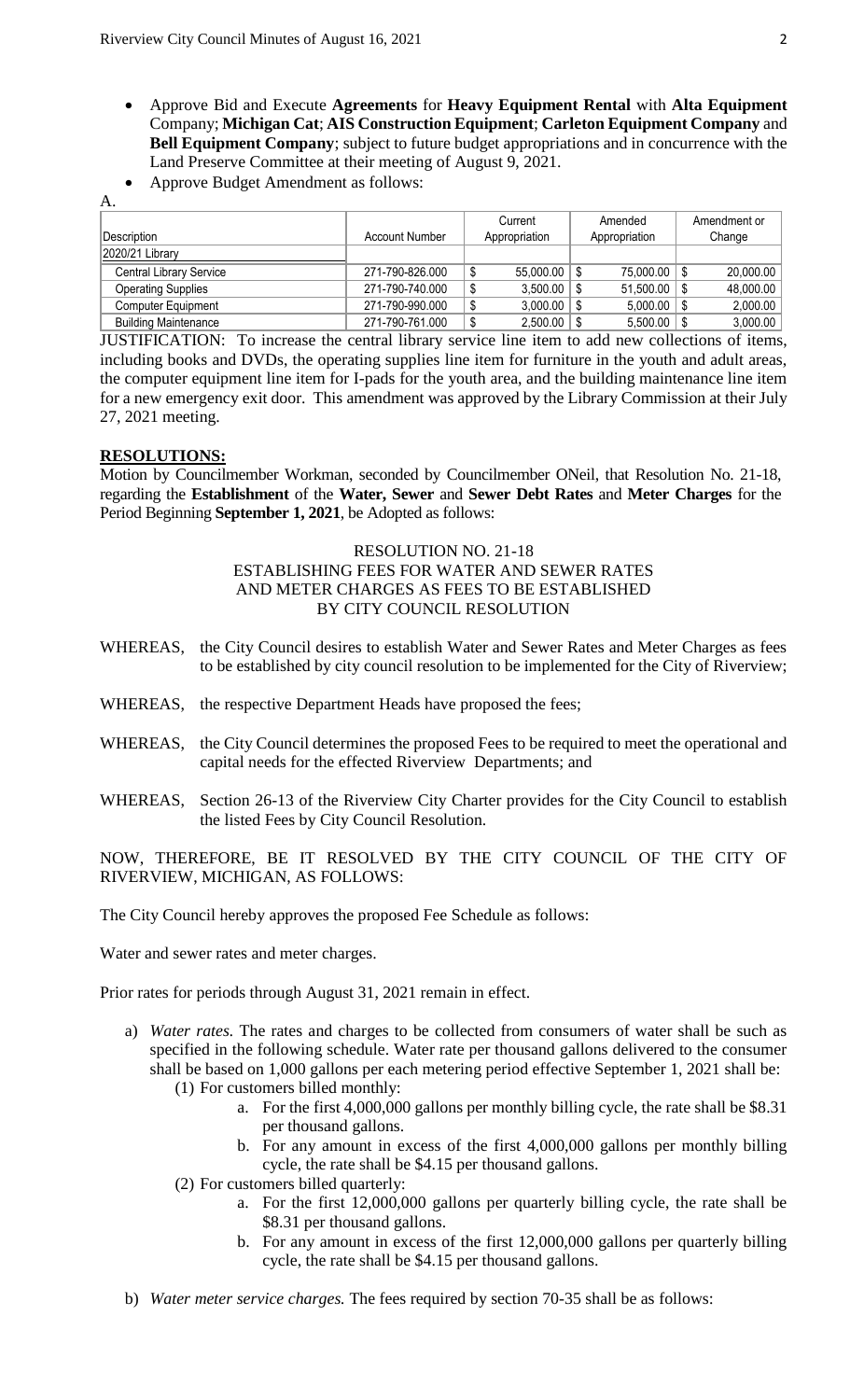(1) Residential/consumers of water in the city shall pay the following meter service charges for each three-calendar-month period:

| \$2.75  |
|---------|
| \$3.08  |
| \$3.83  |
| \$5.85  |
| \$10.53 |
|         |

(2) Industrial and high volume commercial consumers of water in the city shall pay the following meter service charge for each calendar month:

| Meter Size: |         |
|-------------|---------|
| $5/8$ "     | \$0.92  |
| 3/4"        | \$1.03  |
| 1"          | \$1.28  |
| $1 - 1/2$ " | \$1.95  |
| 2"          | \$3.51  |
| 2" Compound | \$7.39  |
| 3"          | \$10.72 |
| 4"          | \$14.61 |
| 6"          | \$31.20 |
| 8"          | \$46.00 |

- c) *Sewer rates.* A sewage disposal charge to be collected at the rate of, per 1,000 gallons of water delivered to the consumer, effective September 1, 2021 shall be as follows:
	- (1) For customers billed monthly:
		- a. For the first 6,000,000 gallons per monthly billing cycle, the rate shall be \$7.30 for operations and an additional \$0.70 for federal court mandated remedial costs, per thousand gallons.
		- b. For any amount of excess of the first 6,000,000 gallons per monthly billing cycles, the rate shall be \$4.70 per thousand gallons.
	- (2) For customers billed quarterly:
		- a. For the first 18,000,000 gallons per quarterly billing cycle, the rate shall be \$7.30 for operations and an additional \$0.70 for federal court mandated remedial costs, per thousand gallons.
		- b. For any amount in excess of eighteen million (18,000,000) gallons per quarterly billing cycle, the rate shall be \$4.70 per thousand gallons.
- d) *Non-residential user fee*: A charge to be collected at the rate of \$0.21 per 1,000 gallons of water delivered. For the purpose of this section, residential units are defined as any structure designed and used for year-round habitation where average occupancy by the same person or persons was longer than two (2) consecutive months during the previous year; non-residential units will include any sewered premises which does not meet this description.
- e) *Capital charges*. The fees as required by section 70-37 shall be as follows: Water capital charge, per connection…\$500.00 Sewer capital charge, per connection…\$500.00
- f) *Tap-in fees*. The fees as required by section 70-38 shall be as follows: Water or sewer tap-ins, where provided by the city, shall be 120 percent of the actual cost.
- g) *Restoration of suspended service*. See DPW Service Fees
- h) *Environmental surcharge for roof drainage*: The environmental surcharge for failure to comply with provisions regulating connection of roof drains with sewer system shall be, per quarter, \$50.00.
- i) *Sewer use determination*: In calculating the sewer usage, the customer's water use shall constitute the minimum quantity of sewer usage for the corresponding billing cycle. Any metered sewer flows that are determined to be in excess of the customer's water use for the billing cycle shall also be charged the sewer rate set forth above.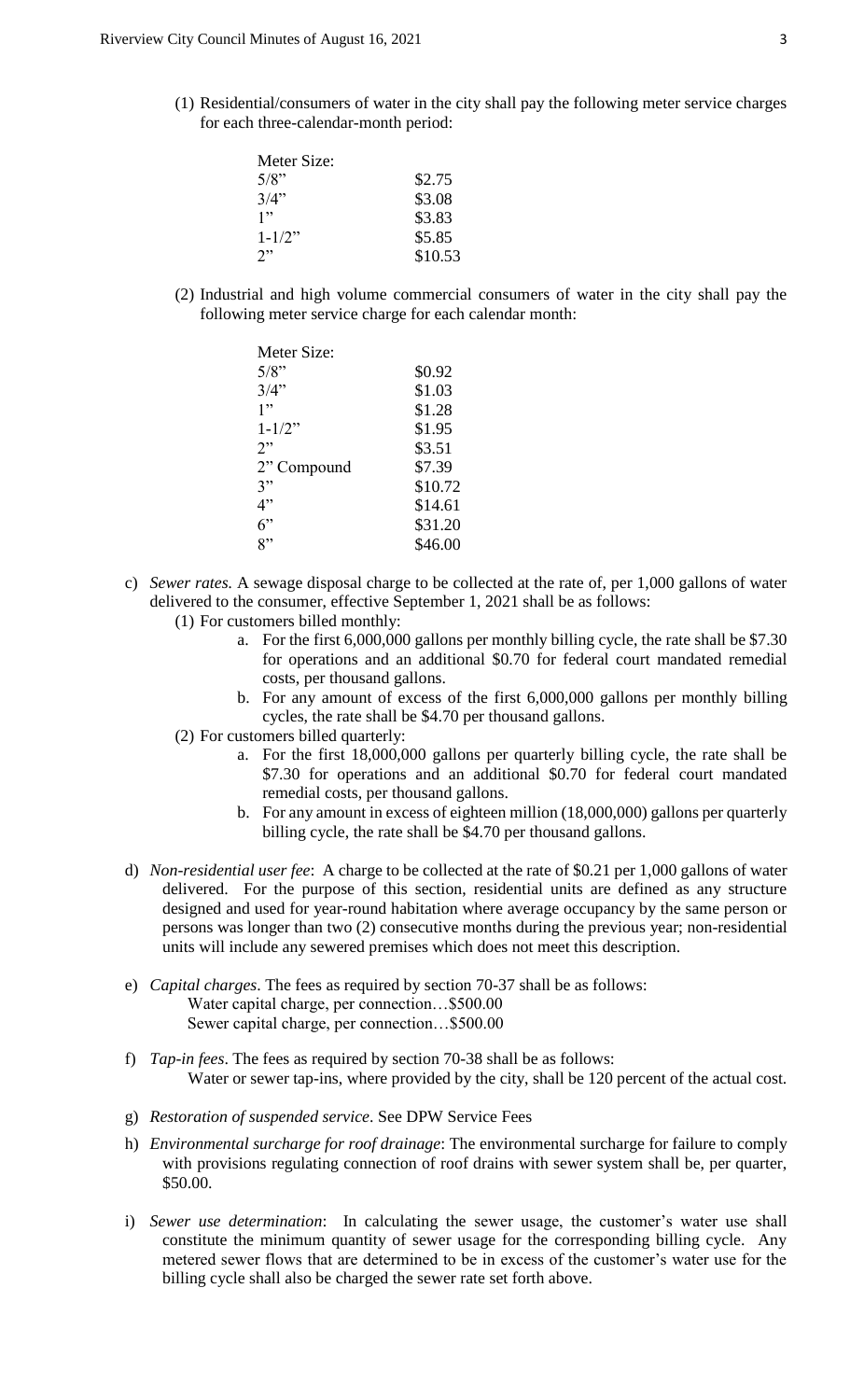- j) *Billing cycle determination*. High volume customers shall be billed on a monthly cycle, and all other shall be billed on a quarterly cycle unless the customer seeks and obtains the approval of the city manager for placement on a monthly cycle with city council notification.
- k) *Exclusive water service*. The water and sewer service provided by the city shall be the exclusive supply for such service. Effective January 1, 2002, it was deemed unlawful for any person within the city to have a water or sewer service connection with any other service provider without the express prior consent of the city council of the city.

AYES: Mayor Swift, Councilmembers Blanchette, Norton, ONeil, Towle, Trombley, Workman NAYS: None.

ADOPTED this 16th day of August, 2021.

ATTEST:

Andrew M. Swift, Mayor

\_\_\_\_\_\_\_\_\_\_\_\_\_\_\_\_\_\_\_\_\_\_\_\_\_\_\_\_\_\_\_\_\_\_

I, Cynthia M. Hutchison, duly authorized City Clerk of the City of Riverview, do hereby certify the foregoing Resolution is a true copy of a resolution adopted by the Riverview City Council at their regular meeting of August 16, 2021.

 $(S E A L)$ 

# Cynthia M. Hutchison, City Clerk

\_\_\_\_\_\_\_\_\_\_\_\_\_\_\_\_\_\_\_\_\_\_\_\_\_\_\_\_\_\_\_\_\_\_

Motion by Councilmember Norton, seconded by Councilmember ONeil, that Resolution No. 21-19, regarding, Modify **Departmental Fee** Schedule by the Establishment of a **Sub-Category** for **Ice Cream Vendors** under the Business License Provisions for Peddlers, be Adopted as follows:

#### RESOLUTION NO. 21-19

# RESOLUTION AMENDING DEPARTMENTAL FEE SCHEDULE AS TO PEDDLERS / ICE CREAM VENDORS

- WHEREAS, fees shall be established by city council resolution per the City Charter for the city clerk's business and miscellaneous fees and the department of public service fees; and
- WHEREAS, the City of Riverview wishes to establish a sub-category for Ice Cream Vendors under the business license provisions for Peddlers.
- NOW, THEREFORE, BE IT RESOLVED that a sub-category for Ice Cream Vendors under the business license provisions for Peddlers be established and the fees for an Ice Cream Vendor business license be set and added to the Departmental Fee Schedule as follows:

| <b>DESCRIPTION</b>                                                                                                 |             |
|--------------------------------------------------------------------------------------------------------------------|-------------|
| The fees as required by Section 14-33, 14-34 and 26-13 of the<br>Riverview Code of Ordinances shall be as follows: | <b>FEES</b> |
|                                                                                                                    |             |
| <b>BUSINESS LICENSES</b>                                                                                           |             |
| Peddlers:                                                                                                          |             |
| (Sub Category)                                                                                                     |             |
| <b>Ice Cream Vendors</b>                                                                                           |             |
| <b>Annual License Fee</b>                                                                                          |             |
| <b>Background Check</b>                                                                                            | \$200       |
| Vehicle Safety Inspection<br>$\bullet$                                                                             | \$25        |
|                                                                                                                    | \$50        |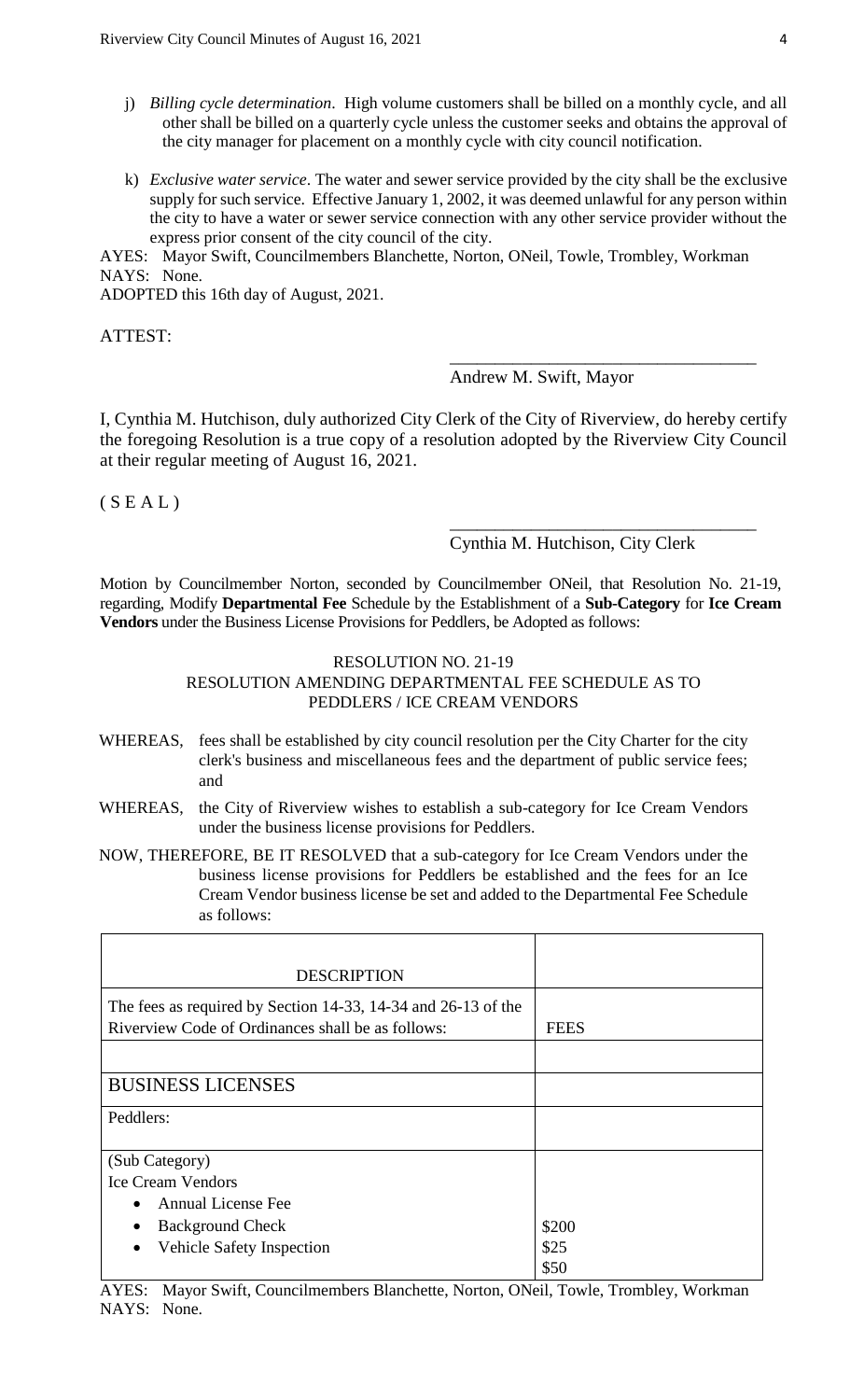ADOPTED this 16th day of August, 2021.

ATTEST:

## Andrew M. Swift, Mayor

I, Cynthia M. Hutchison, duly authorized City Clerk of the City of Riverview, do hereby certify the foregoing Resolution is a true copy of a resolution adopted by the Riverview City Council at their regular meeting of August 16, 2021.

 $(S E A L)$ 

Cynthia M. Hutchison, City Clerk

\_\_\_\_\_\_\_\_\_\_\_\_\_\_\_\_\_\_\_\_\_\_\_\_\_\_\_\_\_\_\_\_\_

\_\_\_\_\_\_\_\_\_\_\_\_\_\_\_\_\_\_\_\_\_\_\_\_\_\_\_\_\_\_\_\_\_\_\_

Motion by Councilmember Trombley, seconded by Councilmember ONeil, that Resolution No. 21-20, Adoption of the **Wayne County Hazard Mitigation Plan**, be Adopted as follows:

# RESOLUTION NO. 21-20 ADOPTION OF THE WAYNE COUNTY HAZARD MITIGATION PLAN

- WHEREAS, the mission of the City of Riverview includes the charge to protect the health, safety, and general welfare of the people of Riverview and
- WHEREAS, the City of Riverview, Michigan, is subject to flooding, tornadoes, winter storms, and other natural, technological, and human hazards; and
- WHEREAS, the Wayne County Department of Homeland Security and Emergency Management and the Wayne County Local Emergency Planning Committee, comprised of Representatives from the County, municipalities, and stakeholder organizations, have prepared a recommended Hazard Mitigation Plan that reviews the options to protect people and reduce damage from these hazards; and
- WHEREAS, the City of Riverview has participated in the planning process for development of this Plan, providing information specific to local hazard priorities, encouraging public participation, identifying desired hazard mitigation strategies, and reviewing the draft Plan; and
- WHEREAS, the Wayne County Department of Homeland Security and Emergency Management, with the Wayne County Local Emergency Planning Committee (LEPC), has developed the WAYNE COUNTY HAZARD MITIGATION PLAN (the "Plan") as an official document of the County and establishing a County Hazard Mitigation Coordinating Committee, pursuant to the Disaster Mitigation Act of 2000 (PL-106-390) and associated regulations (44 CFR 210.6); and
- WHEREAS, the Plan has been widely circulated for review by the County's residents, municipal officials, and state, federal, and local review agencies and has been revised to reflect their concerns; and

NOW, THEREFORE, BE IT RESOLVED by the Riverview City Council that:

- 1. The Wayne County Hazard Mitigation Plan (or section(s) of the Plan specific to the affected community) is/are hereby adopted as an official plan of the City of Riverview
- 2. The Chief of Police is charged with supervising the implementation of the Plan's recommendations, as they pertain to the City of Riverview and within the funding limitations as provided by the City of Riverview or other sources.
- 3. The Chief of Police shall give priority attention to the following action items recommended in portions of the Plan specific to the City of Riverview:
	- a. Flooding (Section 5.2.31, page 147)
	- b. Hazardous Materials (Section 5.2.31, page 147)

AYES: Mayor Swift, Councilmembers Blanchette, Norton, ONeil, Towle, Trombley, Workman NAYS: None.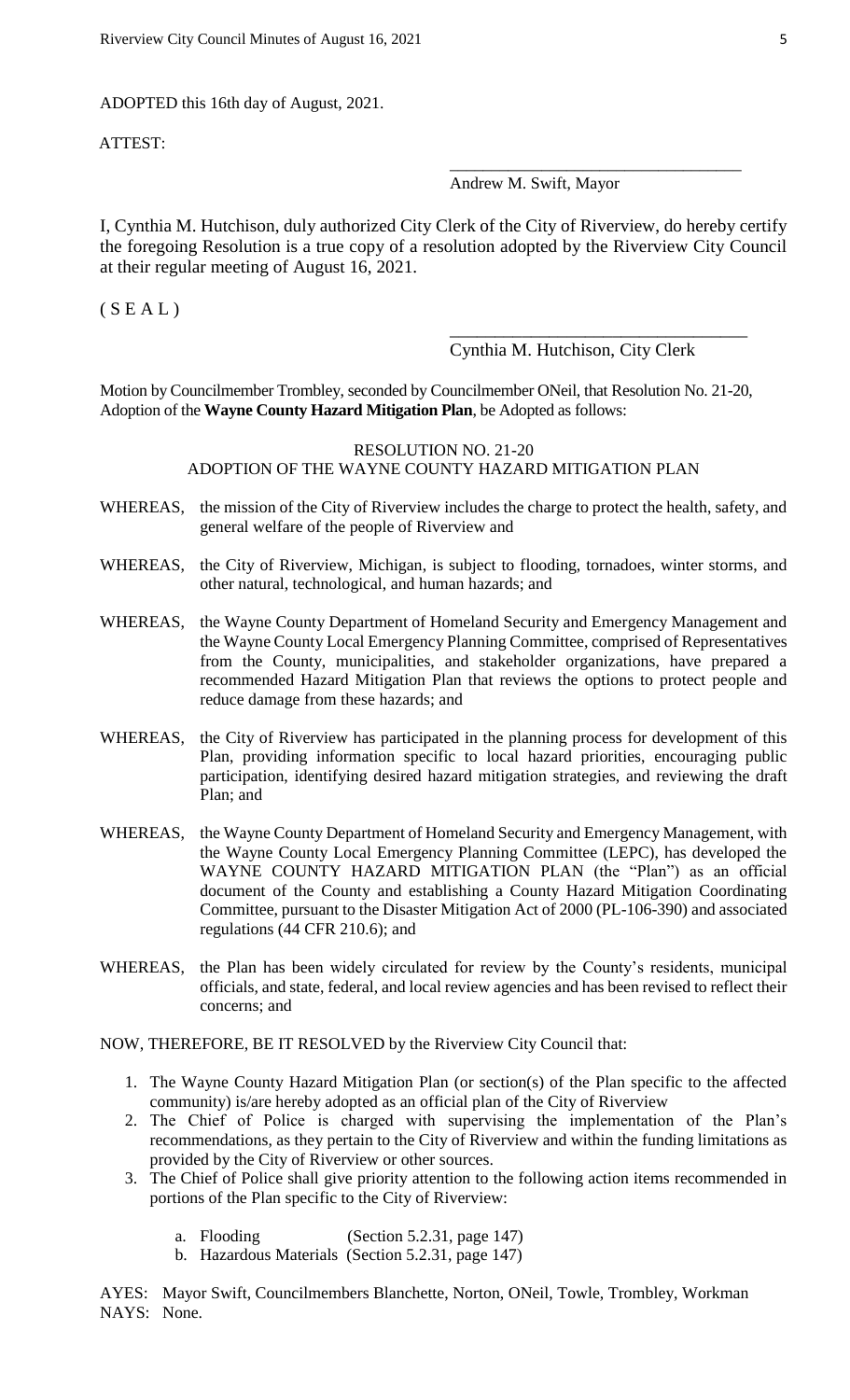ADOPTED this  $16<sup>th</sup>$  day of August, 2021. ATTEST:

# Andrew M. Swift, Mayor

I, Cynthia M. Hutchison, duly authorized City Clerk of the City of Riverview, do hereby certify the foregoing Resolution is a true copy of a resolution adopted by the Riverview City Council at their regular meeting of August 16, 2021.

 $(S E A L)$ 

Cynthia M. Hutchison, City Clerk

\_\_\_\_\_\_\_\_\_\_\_\_\_\_\_\_\_\_\_\_\_\_\_\_\_\_\_\_\_\_\_\_\_

\_\_\_\_\_\_\_\_\_\_\_\_\_\_\_\_\_\_\_\_\_\_\_\_\_\_\_\_\_\_\_\_\_\_\_\_

## **ADMINISTRATION**:

Motion by Councilmember Workman, seconded by Councilmember Trombley, that a **Public Hearing** be called for Tuesday, September 7, 2021, for the Purpose of **Receiving Comments** on the Proposed **Industrial Facilities Tax Certificate Application** (PA 198 of 1974) Submitted by **Piramal/Ash Stevens, LLC.**

Carried unanimously.

Motion by Councilmember Workman, seconded by Councilmember ONeil, that the City of Riverview's **General Property and Liability Coverage** with **Michigan Municipal Risk Management Authority** (MMRMA) for One (1) Year in the Amount of **\$440,763.00** be Approved. Carried unanimously.

## **ORDINANCES:**

Motion by Councilmember Trombley, seconded by Councilmember Workman, that the Clerk be Authorized to give the **Second Reading**, by title only, of Proposed Ordinance **No. 723** – An Ordinance to Amend Chapter 34, "Law Enforcement," Section 34-31, Regarding **Employment Standards** for the **Police** Department to be Consistent with State Law. Carried unanimously.

#### PROPOSED ORDINANCE NO. 723

AN ORDINANCE TO AMEND CHAPTER 34, "LAW ENFORCEMENT,"OF THE RIVERVIEW CODE OF ORDINANCES, BY THE REPEAL AND READOPTION OF SECTION 34-32, "MINIMUM EMPLOYMENT STANDARDS ADOPTED," OF ARTICLE II, "POLICE DEPARTMENT," TO UPDATE THE SECTION AND TO BE OTHERWISE CONSISTENT WITH STATE LAW

## THE CITY OF RIVERVIEW ORDAINS:

Adoption: That Section 34-31, "Minimum Employment Standards Adopted", of Article II, "Police Department", of Chapter 34, "Law Enforcement", is hereby repealed and readopted to hereafter read as follows:

## CHAPTER 34 LAW ENFORCEMENT

#### ARTICLE IL POLICE DEPARTMENT

Sec. 34-31. - Minimum employment standards adopted.

(a) The minimum employment standards for law enforcement officers as established and adopted by the Michigan Commission on Law Enforcement Standards (MCOLES) in accordance with Public Act No. 203 of 1965 (MCL 28.601 et seq.), are hereby adopted and any person selected to become a law enforcement officer for the city shall meet all of the following qualifications and requirements:

(1) Such person shall be a citizen of the United States.

(2) Such person shall have attained the minimum age of not less than 18 years or as otherwise provided by law.

(3) High school diploma or GED is the minimum for an employed recruit. Pre-service recruits must have a minimum of an associate' s degree upon completion of the basic training academy.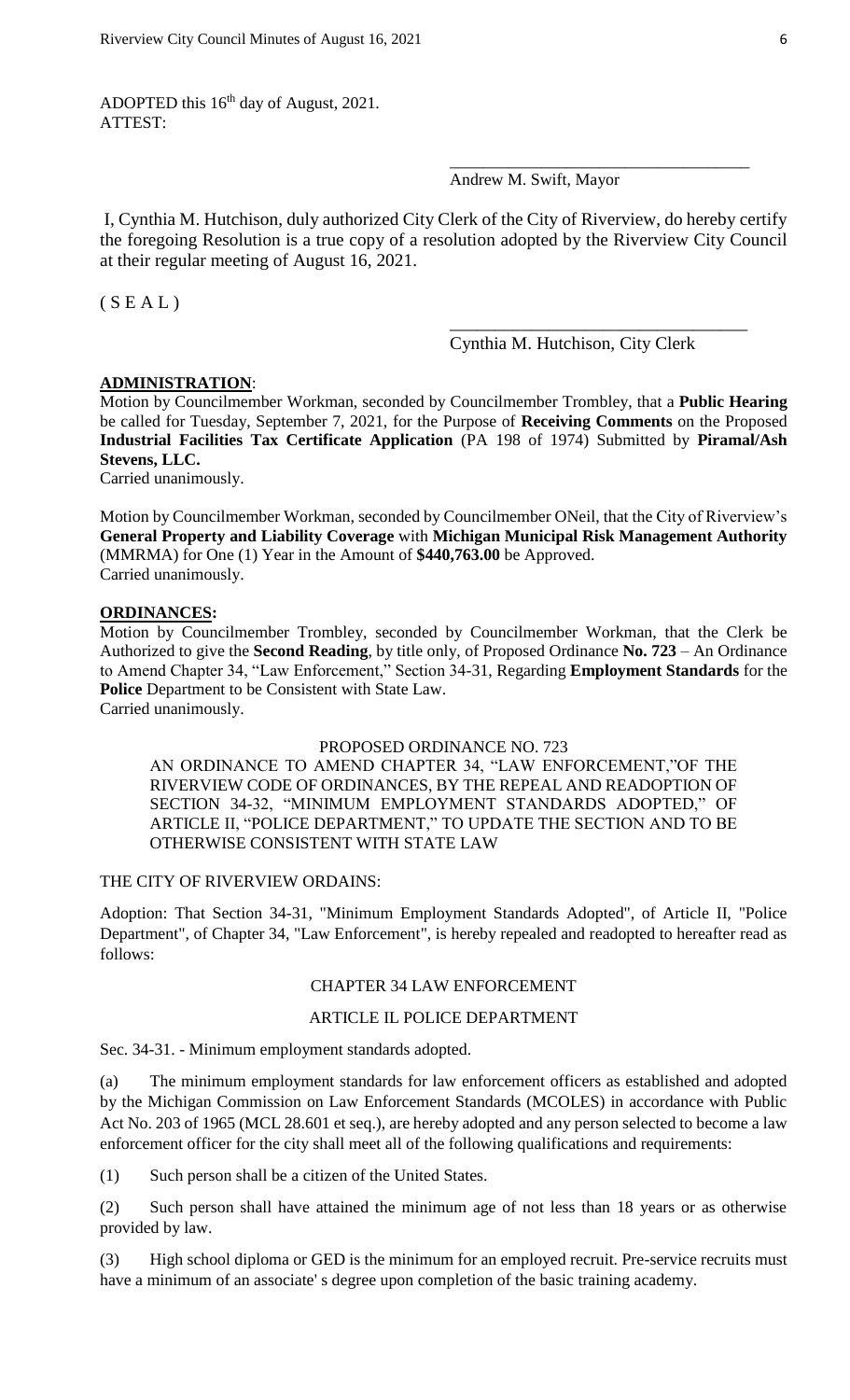(4) Such person shall have no prior felony convictions, and fingerprints of applicant shall be done with a search of local, state and national fingerprints files to disclose any criminal record.

(5) Such person shall possess a good moral character as determined by a favorable comprehensive background investigation covering school and employment records, home environment, and personal traits and integrity. Consideration will be given to all law violations, including traffic and conservation law convictions, as indicating a lack of good character.

(6) Such person shall possess normal hearing, normal color vision, and normal visual functions and acuity in each eye correctable to 20/20. Normal color vision shall be determined by testing the unaided eye with pseudoisochromatic plates.

(7) Such person shall be free from other impediment of the senses, physically sound, in possession of his extremities, and well developed physically, with height and weight in relation to each other as indicated by accepted medical standards. Such fitness is to be established from an examination made by a licensed physician who shall determine that such applicant is free from any physical, emotional or mental condition which might adversely affect their performance of duty as a police officer for the city.

(8) Such person shall be free from any physical defects, chronic diseases, organic diseases, organic or functional conditions, or mental and emotional instabilities which may tend to impair the efficient performance of a law enforcement officer's duties or which might endanger the lives of others or the law enforcement officer.

(9) Such person shall possess a valid state motor vehicle operator's license.

(10) Such person shall demonstrate ability and competence and read and write at the level necessary to perform the job of a law enforcement officer as determined by passing the Michigan Commission on Law Enforcement Standards examination designed to test these skills or by passing a MCOLES certified examination as specified in Rule 28.4108(d) as promulgated by the Michigan Department of State Police.

(11) Such person shall demonstrate physical ability at a level necessary to perform the job of a law enforcement officer as determined by passing the Michigan Commission on Law Enforcement Standards examination designed to test physical performance skills or by passing a MCOLES certified examination as specified in Rule 28.4108(d) as promulgated by the Michigan Department of State Police.

(12) Such person shall successfully complete the basic police training curriculum at a Michigan Commission on Law Enforcement Standards approved school.

(13) Such person shall demonstrate mastery of the basic training curriculum as determined by passing the Michigan Commission on Law Enforcement Standards examination for law enforcement officers certification.

(14) A declaration of the applicant's medical history shall become a part of the background investigation. This information shall be available to the examining physician.

(15) An oral interview shall be held by the chief of police or his representative, to determine the applicant's acceptability for a police officer position and to assess appearance, background and ability to communicate.

(16) Recruitment and employment practices and standards shall be in compliance with existing state statutes governing this activity.

(17) Such person shall meet any other requirement of employment established by the chief of police.

(b) The standards of the Michigan Commission on Law Enforcement Standards are recognized are available. Any portion of any ordinance not meeting the MCOLES minimum standards is hereby repealed. Any portion of any ordinance which meets the minimum standards or exceeds those standards shall remain in effect.

ARTICLE II. Penalty: A person violating this ordinance shall be punished in accordance with Section 1-8 of the Code of Ordinances of the City of Riverview, unless a different penalty is expressly provided in this ordinance.

ARTICLE III. Severability: Should any word, sentence, phrase or any portion of this Ordinance be held in a manner invalid by any Court of competent jurisdiction or by any agency having authority to do so for any reason whatsoever, such holding shall be construed and limited to such word, sentence, phrase